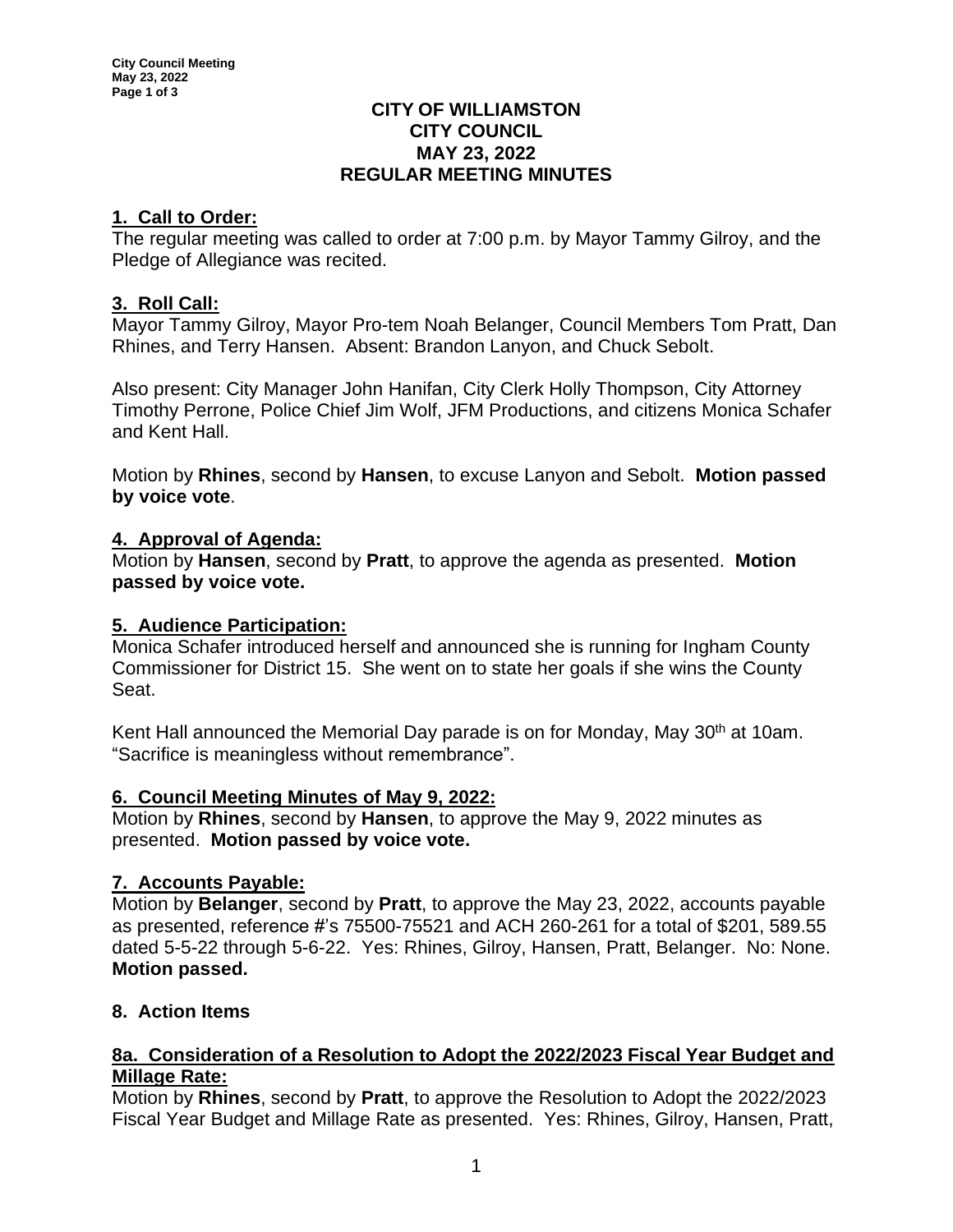### **8b. Re-Appointment of Teri B. Nelson to the Parks & Recreation Commission for a Term to Expire 06/30/25:**

Motion by **Pratt**, second by **Belanger**, to re-appoint Teri B. Nelson to the Parks & Recreation Commission for a term to expire 06/30/25. Yes: Gilroy, Hansen, Pratt, Belanger, Rhines. No: None. **Motion passed**.

# **8c. Jubilee Fireworks Consideration:**

Motion by **Rhines**, second by **Pratt**, to approve the request from Mark Joseph with Sparky's Fireworks at Howard Dahlstrom Park in Williamston on Friday, June 24, 2022 as part of the Red Cedar Jubilee with notification to be made to NIESA. Yes: Hansen, Pratt, Belanger, Rhines, Gilroy. No: None. **Motion passed**.

# **12. Department Head Reports**

## **12a. City Manager:**

Manager Hanifan submitted a written report for Council review and reviewed it with the board.

## **12b. Police Chief:**

Chief Wolf announced the Police Department is fully staffed. They have arrested drunk drivers passing through town overnight, responded to three domestic violence issues, and have assisted on several medical issues for NIESA. They greatly appreciate the mutual aid they are able to give and receive from other entities.

### **13. Committee/Sub-Committee Reports:**

Councilman Belanger commented NIESA received their annual audit.

### **14. Audience Participation:**

Mayor Gilroy called for public comments at this time and there were none.

### **15. Council Member Comments:**

Councilman Rhines went through the list of events and happenings going on throughout Jubilee Week. More information can be found on their Facebook page: Red Cedar Jubilee.

Councilman Pratt thanked everyone that volunteers for Jubilee and mentioned the event is only put on by a handful of dedicated people.

Mayor Gilroy commented Jubilee Week is the highlight of summer in Williamston.

# **15. Adjourn to the Call of the Chair:**

Mayor Gilroy adjourned the meeting at 7:40 p.m.

# **\*Meeting adjourned at 7:40 p.m.**